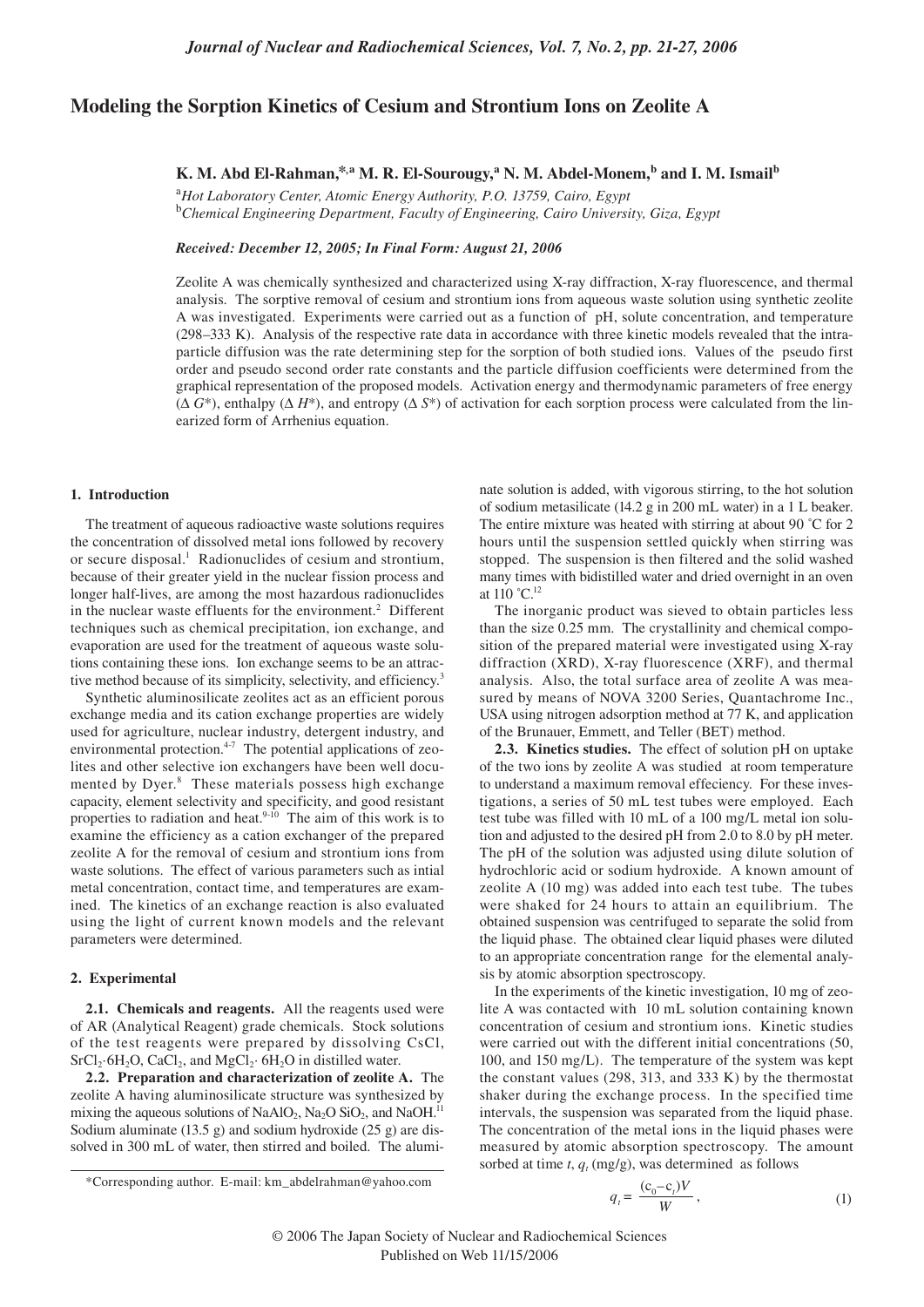

**Figure 1.** X-ray diffraction pattern of prepared zeolite A.

**TABLE 1: The strongest three peaks in XRD pattern of synthesized zeolite A**

| Peak<br>No. | $2\theta$ angle<br>(deg) | Spacing<br>$\frac{d}{A}$ | Crystallinity<br>$(II/\bar{I}_0)$ | Intensity<br>(kcps) |
|-------------|--------------------------|--------------------------|-----------------------------------|---------------------|
| 9           | 27.057                   | 12.29                    | 100                               | 1.945               |
| 8           | 29.777                   | 8.71                     | 69                                | 1.938               |
| 10          | 23.997                   | 7.11                     | 35                                | 1.832               |

**TABLE 2: Quantitative elemental analysis of prepared zeolite A using X-ray fluorescence spectroscopy**

| Concentration (%) |  |
|-------------------|--|
| 27.79             |  |
| 39.43             |  |
| 32.14             |  |
| 0.076             |  |
| 0.026             |  |
| 0.008             |  |
| 0.015             |  |
|                   |  |

where  $c_0$  and  $c_t$  are the liquid phase concentrations at the time =0 and *t*, respectively (mg/L), *V* is the volume of the solution (L), and *W* is the weight of the solid used (g).

## **3. Results and discussion**

**3.1. Characterization of material.** The powder XRD pattern of the prepared material is shown in Figure 1. The XRD patterns revealed that the synthesized material exhibits crystalline pattern. The strongest three peaks in XRD patterns were  $d=12.29$  Å at  $I/I_0=100$ ,  $d=8.71$  Å at  $I/I_0=69$  and  $d=7.11$  Å at *I/*  $I_0$ =35 as shown in Table 1. These values are characteristic for zeolite A as reported in the literature of structure  $Na<sub>2</sub>O Al<sub>2</sub>O<sub>3</sub>$  $1.85$  SiO<sub>2</sub> 5.1  $\hat{H_2O}$ <sup>11,12</sup>

X-ray fluorescence is a suitable method that can be used for quantitative elemental analysis. Table 2 listed the results of the elemental analysis of the prepared zeolite A material. Silicon to aluminum ratio (Si/Al) gives the expected zeolite type. Based on Table 2 the prepared zeolite has Si/Al ratio of about 0.82 within the range of zeolite A reported in the literature, i.e. 0.7 to 1.2.<sup>12</sup> Thermal analysis of the prepared material was carried out with a heating rate of 5 ˚C/min to determine the thermal behaviour of the prepared zeolite A. Differential thermal analysis (DTA) is shown in Figure 2. The peak at 180 ˚C shows endothermic reaction derived from loss of combined water. Thermal gravimetric analysis for the 3.213 mg prepared zeolite A in its sodium form was performed in the range from 25–800 ˚C as shown in Figure 3. The total weight loss is 1.161 mg equivalent to 36.134% of the initial weight of the sample. The greater portion of weight loss occured before 16.70 min at 180 ˚C and then the rest of weight loss occurred until 71.07 min. The final loss occurs at 800 ˚C. This weight loss shows that all combined water molecules was lost at this temperature. Results





**Figure 2.** Differential thermal analysis for prepared zeolite A.



**Figure 3.** Thermal gravimetric analysis for prepared zeolite A.



**Figure 4.** Effect of pH on the uptake percentage of cesium and strontium ions on zeolite A.

from thermal analysis mostly agreed with those reported by Yu et al.<sup>13</sup>

Based on the XRD and the thermogravimetric results, the oxide chemical composition of the synthetic zeolite A can be expressed via the formula:  $Na<sub>2</sub>O Al<sub>2</sub>O<sub>3</sub> 1.85 SiO<sub>2</sub> 5.1 H<sub>2</sub>O.$  The theoretical cation exchange capacity (CEC) of synthetic zeolite A in Na+ form equals to 5.45 meq/g on the basis of the chemical formula.The BET surface area measured of the zeolite A in sodium form after the thermal treatment for two hours at 473 K was  $634.52 \text{ m}^2/\text{g}$ .

**3.2. Effect of pH.** In order to investigate dependence of maximum removal efficiency on pH, experiments were conducted in the pH range 2 to 8 and the results are depicted in Figure 4. The recovery  $(\%)$  of the metal ions by the prepared zeolite A increases gradually with an increase in pH value. In the subsequent studies, experiments were performed in the solution pH value of 6 to avoid any possible hydroxide precepitation.15

**3.3. Effect of initial concentration.** The effect of initial concentration were investigated on a sorption process at a fixed temperature. The experiments were performed at the initial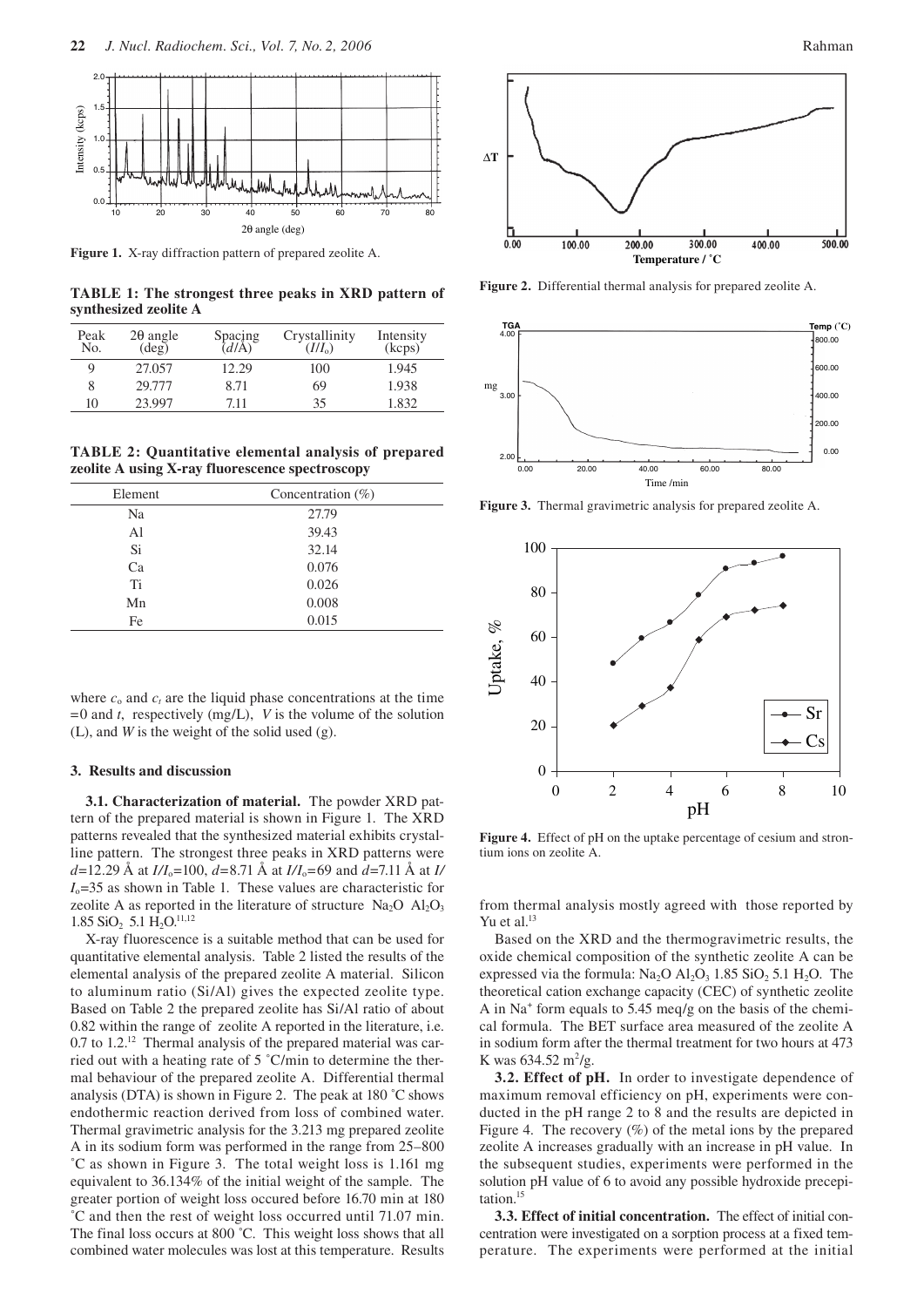

**Figure 5.** Effect of initial concentration on the amount sorbed of (a)  $Cs<sup>+</sup>$  and (b)  $Sr<sup>2+</sup>$  from aqueous solutions onto zeolite A.

concentrations of 50, 100, and 150 mg/L at 298 K for both the ions as shown in Figure 5. It is clear that the sorption amount of the ions increases with increasing the initial concentration, and the amount of sorbed strontium ion is grater than that of cesium ion. These results illustrate that the increase in uptake capacity of the zeolite A with increasing of  $Cs^+$  and  $Sr^{2+}$  concentration may be due to higher probability of collision between the two ions and adsorbent particles.<sup>16</sup>

**3.4. Kinetic studies.** Preliminary investigations on an adsorption rate of the studied ions by the zeolite A indicated that the process is quite rapid and typically 60–80% adsorption of the equilibrium value for each ion occured within 30 min. The initial rapid sorption takes place in the initial stage (0–30 min) and then gradually increases slowly to reach an equilibrium value in approximately 90–120 min.

The amounts of both cesium and strontium ions exchanged at the different time intervals, for the fixed concentration of 100 mg/L and at (298, 313, and 333 K), are plotted in Figure 6. The data showed that the amount of the sorbed  $Cs^+$  and  $Sr^{2+}$ increases with the increase in temperature. This indicate an endothermic nature of the process and the required time to reach equilibrium remained practically unaffected. Also, the amount recovery of each ion from the solution increases with time, and attained equilibrium with 90 min for cesium and 120 min for strontium. The equilibrium time was independent of the initial metal ion concentration in this study. The recovery amount versus time curves are monotonously increasing to an equilibrium, suggesting that the metal ions might cover on the surface area of the adsorbent.

Most sorption processes take place by a multistep mecha-



**Figure 6.** The rate of uptake of (a)  $Cs^+$  and (b)  $Sr^{2+}$  from aqueous solutions onto zeolite A.

nism comprising (i) diffusion across the liquid film surrounding the solid particles (a process controlled by an external mass transfer coefficient), (ii) diffusion within the particle itself assuming a pore diffusion mechanism (intraparticle diffusion), and (iii) physical or chemical adsorption at a site.

To describe the changes in the sorption of metal ions with time, several kinetic models were tested. The rate constant of each metal ion for removal reaction from the solution by zeolite A was determined using pseudo first order and pseudo second order rate models. The Lagergren first order rate expression is written as<sup>17</sup>

$$
\log(q_{\rm e} - q_{\rm r}) = \log q_{\rm e} - \frac{k_1}{2.303} t \tag{2}
$$

where  $q_e$  and  $q_t$  are the amount of an ion sorbed onto the zeolite A at equilibrium and at time *t*, respectively  $(mgg^{-1})$  and  $k_1$  is the rate constant of pseudo first order equation (min<sup>-1</sup>). The slopes and intercept of the plots of log  $(q_e - q_t)$  versus *t*, as shown in Figure 7, were used to determine the first order rate constant  $k_1$ . It was observed that the sorption of both the ions followed the Lagergren equation over the range within 30 min and the values of the first order rate constants almost did significantly not change with temperature as listed in Table 3. A cosiderable deviation between the experimental and calculated  $q_e$  values occurred (see Table 3), this confirms that it is not appropriate to use Lagergren kinetic model to predict the sorption kinetics of the studied ions on the zeolite A for the entire sorption period. Also, in the most cases in the literature, the pseudo first order equation of Lagergren does not fit well with the whole range of contact time and is generally applicable over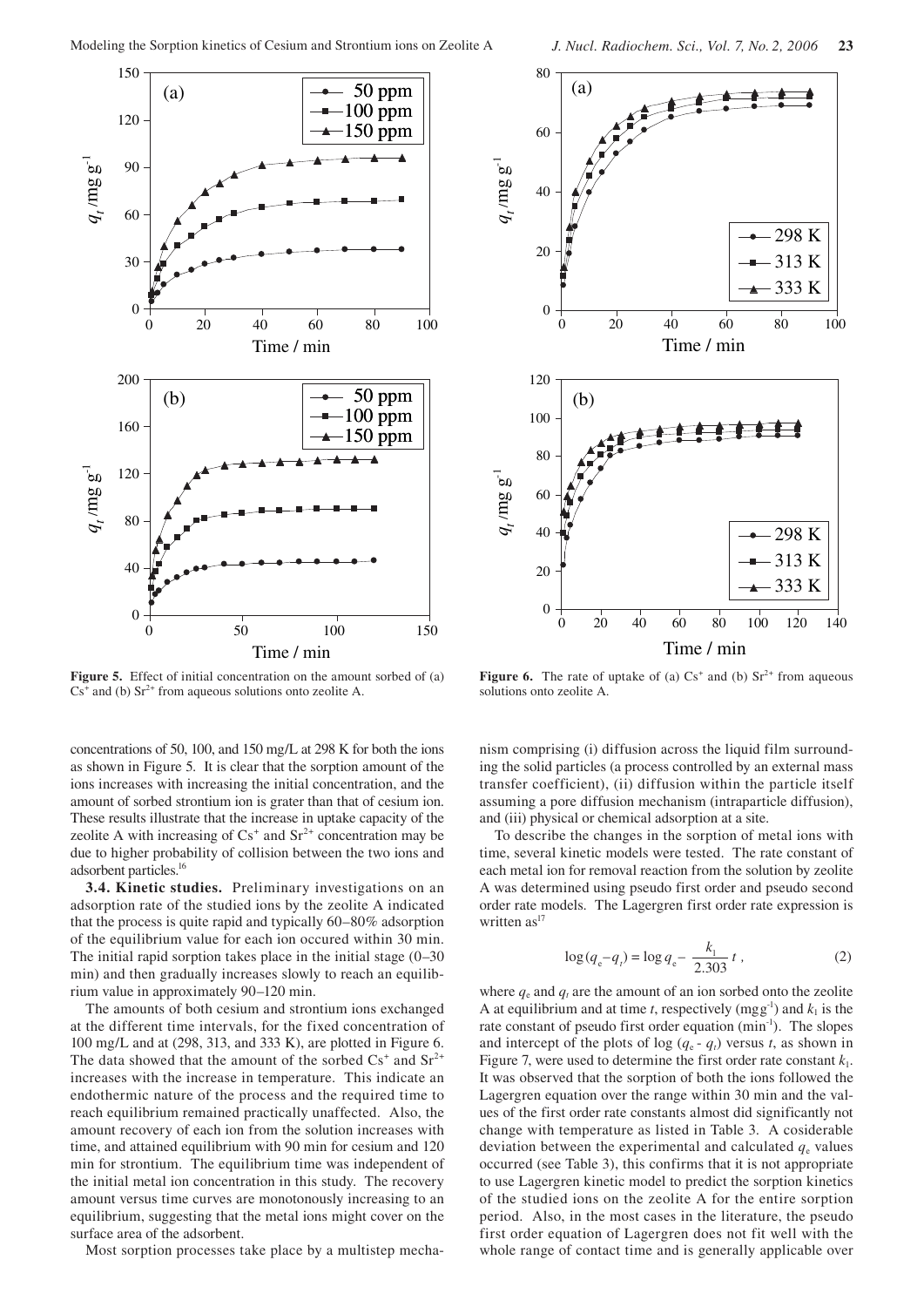

**Figure 7.** Lagergren plots for the sorption of (a)  $Cs^+$  and (b)  $Sr^{2+}$  ions from aqueous solutions onto zeolite A.

**Figure 8.** Pseudo second order kinetic plots for the sorption of (a)  $Cs<sup>+</sup>$  and (b)  $Sr<sup>2+</sup>$  ions from aqueous solutions onto zeolite A.

| TABLE 3: Pseudo first order rate constants of Lagergren plots for Cs <sup>+</sup> and Sr <sup>2+</sup> ions sorbed onto zeolite A |  |  |  |  |  |
|-----------------------------------------------------------------------------------------------------------------------------------|--|--|--|--|--|
|-----------------------------------------------------------------------------------------------------------------------------------|--|--|--|--|--|

| Temp, K | $q_{\rm e}^{\rm exp}/\text{mg g}^{-1}$ |           |        | $q_e^{\text{cal}}$ /mg g <sup>-1</sup> | $k_1/min^{-1}$ |           |        | $R^2$     |
|---------|----------------------------------------|-----------|--------|----------------------------------------|----------------|-----------|--------|-----------|
|         | $Cs^+$                                 | $Sr^{2+}$ | $Cs^+$ | $Sr^{2+}$                              | $Cs^+$         | $Sr^{2+}$ | $Cs^+$ | $Sr^{2+}$ |
| 298     | 69.0                                   | 90.7      | 59.74  | 69.77                                  | 0.0647         | 0.0716    | 0.977  | 0.968     |
| 313     | 71.7                                   | 93.8      | 58.29  | 54.33                                  | 0.0721         | 0.0691    | 0.975  | 0.985     |
| 333     | 73.8                                   | 97.3      | 55.20  | 45.54                                  | 0.0771         | 0.0704    | 0.968  | 0.976     |

| <b>TABLE 4: The calculated parameters of the pseudo second order kinetic models</b> |  |  |  |
|-------------------------------------------------------------------------------------|--|--|--|
|-------------------------------------------------------------------------------------|--|--|--|

| Temp, K |        | $q_e$ /mg g <sup>-1</sup> |        | $h/mg g^{-1}$ min <sup>-1</sup> |        | $k_2$ /g mg <sup>-1</sup> min <sup>-1</sup> |       | $R^2$     |  |
|---------|--------|---------------------------|--------|---------------------------------|--------|---------------------------------------------|-------|-----------|--|
|         | $Cs^+$ | $Sr^{2+}$                 | $Cs^+$ | $Sr^{2+}$                       | $Cs^+$ | $Sr^{2+}$                                   | Cs'   | $Sr^{2+}$ |  |
| 298     | 76.92  | 95.15                     | 8.881  | 18.323                          | 0.0015 | 0.0020                                      | 0.993 | 0.998     |  |
| 313     | 77.52  | 96.15                     | 12.018 | 29.028                          | 0.0020 | 0.0031                                      | 0.991 | 0.996     |  |
| 333     | 78.13  | 99.01                     | 15.997 | 40.094                          | 0.0026 | 0.0041                                      | 0.995 | 0.993     |  |

the initial stage (20 to 30 min) of the sorption process. $17,18$ The pseudo second order rate model is expressed as<sup>17-19</sup>

$$
\frac{t}{q_t} = \frac{1}{k_2 q_e^2} + \frac{1}{q_e} t , \qquad (3)
$$

where  $k_2$  is the rate constant of pseudo second order equation  $(g \text{ mg}^{-1} \text{ min}^{-1}).$ 

The kinetic plots of  $t/q_t$  versus t for  $Cs^+$  and  $Sr^{2+}$  sorption at different temperatures are presented in Figure 8. The relation is linear, and the correlation coefficient  $(R^2)$ , suggests a strong correlation between the parameters and also explains that the

ion exchange process of each ion follows pseudo second order kinetics. The product  $k_2q_e^2$  is the initial sorption rate (*h*) represented as  $h = k_2 q_e^2$ . From Table 4, it can be shown that the values of the initial sorption rate and rate constant were increased with the increase in temperature. The correlation coefficient  $R<sup>2</sup>$  has an extremely high value (>0.99), and its calculated equilibrium exchange capacity  $q_e$  is consistent with the experimental data. These results explain that the pseudo second order sorption mechanism is predominant and that the over all rate constant of each ion exchange process appears to be controlled by the chemical sorption process. $^{18,19}$ 

Other simplified model is also tested because the above two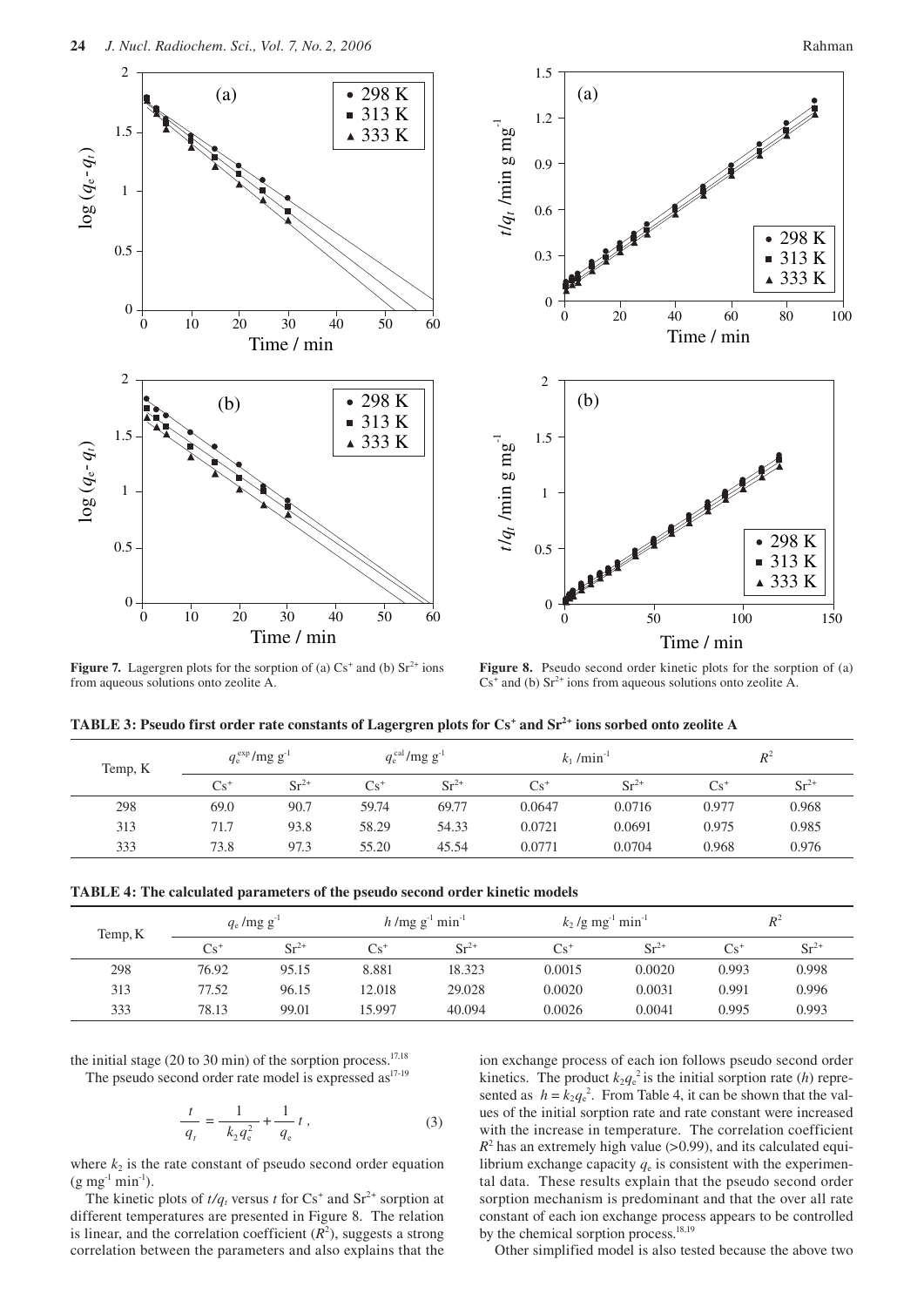



**Figure 9.** *Bt* versus time plots for the diffusion of (a)  $Cs^+$  and (b)  $Sr^{2+}$ ions from aqueous solutions onto zeolite A.

**Figure 10.** Arrhenius plot for the sorption of (a)  $Cs^+$  and (b)  $Sr^{2+}$  ions from aqueous solutions onto zeolite A.

| TABLE 5: Diffusion coefficient and thermodynamic parameters for the sorption of $Cs^+$ and $Sr^{2+}$ onto zeolite A |  |  |
|---------------------------------------------------------------------------------------------------------------------|--|--|
|                                                                                                                     |  |  |

| Metal ion | $D_i \times 10^{12}$ /m <sup>2</sup> s <sup>-1</sup> |       | $D_{\rm o} \times 10^8$ | $-a$     |                          | $\Delta H^*$                           | $\varDelta G^*$ |                 |
|-----------|------------------------------------------------------|-------|-------------------------|----------|--------------------------|----------------------------------------|-----------------|-----------------|
|           | 298 K                                                | 313 K | 333 K                   | $/m^2 s$ | / $kJ$ mol <sup>-1</sup> | /J mol <sup>-1</sup> $K$ <sup>-1</sup> | /kJ $mol^{-1}$  | /kJ mol $^{-1}$ |
| $Cs^+$    | 6.448                                                | 7.211 | 9.437                   | 2.438    | 9.06                     | $-81.58$                               | 6.44            | 30.75           |
| $Sr^{2+}$ | 6.501                                                | 8.127 | 1.290                   | 12.50    | 13.05                    | $-67.99$                               | 10.43           | 30.69           |

models equations cannot give definite mechanism. It is also known that at an intensive stirring of the sorptive system, the intraparticle diffusion of the solute sorbed from the solution into the sorbent pores could be a rate controlling mechanism. In this study, a quantitative treatment of the data based on the model suggested by Helfferich was applied.<sup>20</sup> Various parameters were calculated using the following expressions as given by Boyd et al.<sup>21</sup>

$$
F(t) = 1 - \frac{6}{\pi^2} \sum_{n=1}^{\infty} \frac{1}{n^2} \exp(-D_i \pi^2 t n^2 / r_o^2) , \qquad (4)
$$

$$
= 1 - \frac{6}{\pi^2} \sum_{n=1}^{\infty} \frac{1}{n^2} \exp(-n^2 B t) , \qquad (5)
$$

$$
B = \frac{\pi^2 D_i}{r_o^2},\tag{6}
$$

where *F* is the fractional attainment of equilibrium at time *t*  $(F=q_i/q_e)$ , *B* is the time constant, *D<sub>i</sub>* is the effective diffusion coefficient of metal ion, and  $r<sub>o</sub>$  is the radius of the solid particle.

The *Bt* values in eq 5 for values of *F* were obtained from Reichenberg's table.<sup>22</sup> The linearity test of  $Bt$  versus time plots is employed to distinguish between film and particle diffusion

controlling sorption process. If the plot is a straight line passing through the origin, then the sorption rate is governed by particle diffusion mechanism otherwise it is governed by film diffusion. Figure 9 depicts the *Bt* versus time plots for  $Cs^+$  and  $Sr^{2+}$  at different temperatures. The plots are linear and pass through the origin for both the ions studied, indicating the sorption process to be particle diffusion at all the studied temperatures. The values of  $D_i$  calculated at different temperatures for  $Cs^+$  and  $Sr^{2+}$ ions are presented in Table 5.

Plotting of ln *Di* versus 1/*T* (Figure 10) showed a straight line. This proves the validity of the Arrhenius equation:

$$
\ln D_i = \ln D_0 - (E_a/RT) , \qquad (7)
$$

where,  $D_0$  is a pre-exponential constant analogous to Arrhenius frequency factor. The activation energies for both the ions, *E*a, were calculated from the slope of the straight lines in Figure 10 and the obtained values were presented in Table 5. Such a low value of the activation energy for the sorption of each metal ion indicates a chemical sorption process consisting of weak interaction between sorbent (zeolite A) and sorbate  $(Cs^+$  and/or  $Sr^{2+})$ and illustrate that each sorption process has a low potential energy. The Arrhenius equation would be also used to calcu-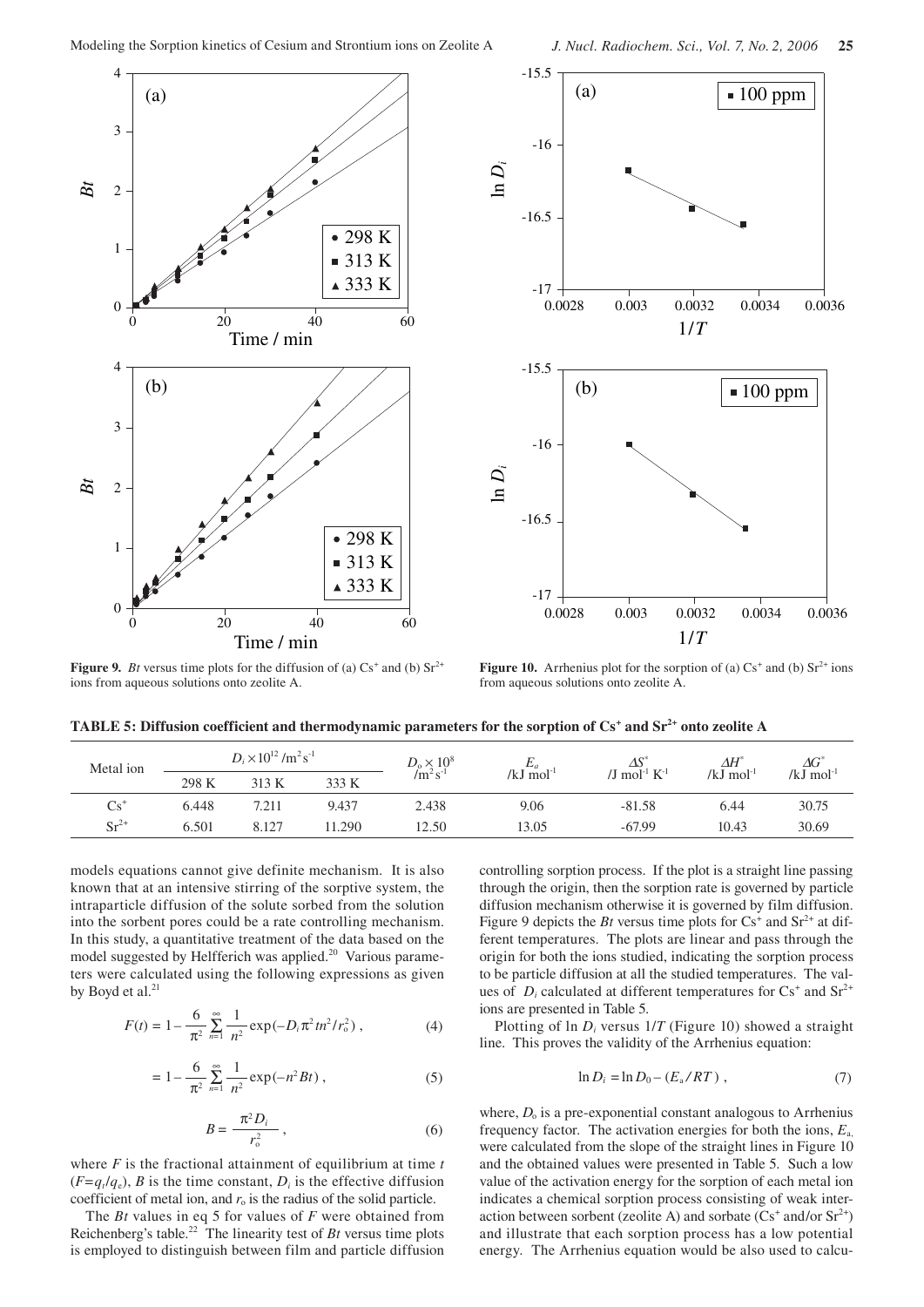**TABLE 6: Kinetic parameters and normalized standard deviations for the sorption of Cs+ and Sr2+ onto zeolite A**

|                                                      | $Cs^+$ |        |        | $Sr^{2+}$ |        |        |  |
|------------------------------------------------------|--------|--------|--------|-----------|--------|--------|--|
| Kinetic constants                                    | 298 K  | 313 K  | 333 K  | 298 K     | 313 K  | 333 K  |  |
| Pseudo-first-order rate model                        |        |        |        |           |        |        |  |
| $k_1$ /min <sup>-1</sup>                             | 0.0647 | 0.0721 | 0.0771 | 0.0716    | 0.0691 | 0.0704 |  |
| $R^2$                                                | 0.977  | 0.975  | 0.968  | 0.968     | 0.985  | 0.976  |  |
| $\Delta q$ (%)                                       | 10.2   | 14.6   | 11.5   | 9.1       | 8.2    | 8.4    |  |
| Pseudo-second-order model                            |        |        |        |           |        |        |  |
| $k_2$ /g mg <sup>-1</sup> min <sup>-1</sup>          | 0.0015 | 0.0020 | 0.0026 | 0.0020    | 0.0031 | 0.0041 |  |
| $R^2$                                                | 0.993  | 0.991  | 0.995  | 0.997     | 0.996  | 0.993  |  |
| $\Delta q$ (%)                                       | 7.9    | 6.5    | 7.4    | 6.19      | 6.87   | 8.87   |  |
| Helfferich model                                     |        |        |        |           |        |        |  |
| $D_i \times 10^{12}$ /m <sup>2</sup> s <sup>-1</sup> | 6.448  | 7.211  | 9.437  | 6.501     | 8.127  | 11.290 |  |
| $R^2$                                                | 0.993  | 0.995  | 0.987  | 0.992     | 0.987  | 0.989  |  |
| $\Delta q$ (%)                                       | 5.7    | 5.4    | 4.5    | 2.3       | 1.6    | 4.2    |  |

late  $D_0$  which in turn is used for the calculation of activation entropy, ∆*S\** , of the sorption process using 23

$$
D_0 = 2.72 \left( kT d^2 / h \right) \exp^{4S^* / R} \tag{8}
$$

where *k* is the Boltzmann constant, *h* is the Planks constant, *d* is the average distance between two successive positions, *R* is the gas constant, and *T* is the absolute temperature. Assuming that the value of *d* is equal to  $5 \times 10^{-8}$  cm,<sup>23</sup> the values of  $\Delta S^*$  for both the ions were calculated and presented in Table 5. The negative values of activation entropy obtained for the sorption of both the ions normally reflect that no significant change occurs in the internal structure of the zeolite solid matrix during the sorption of ions. $^{23}$ 

The Gibbs free energy of activation, ∆*G\** , was calculated from the well known equation:  $2^4$ 

$$
\Delta G^* = \Delta H^* - T\Delta S^* = E_a - RT - T\Delta S^*,\tag{9}
$$

where ∆*H\** is the activation enthalpy.

The estimated values of ∆*H\** and ∆*G\** were presented in Table 5. The positive  $\Delta G^*$  values suggest the existence of an energy barrier and that the reaction is non-spontaneous process.<sup>24</sup> The positive values of ∆*H\** indicate the endothermic nature for the diffusion process.

In order to compare the validity of each model more efficiently, a normalized standard deviation, ∆*q* is calculated using the following equation<sup>25</sup>

$$
\Delta q(\%) = 100 \times \sqrt{\frac{\sum \left[ (q_t^{\exp} - q_t^{\text{calc}}) / q_t^{\text{exp}} \right]^2}{n - 1}} \tag{10}
$$

where the superscripts 'exp' and 'calc' mean the experimental and calculated values respectively, and *n* is the number of measurements. Based on the ∆*q* values, as given in Table 6, the uptake of both  $Cs^+$  and  $Sr^{2+}$  from aqueous solutions using zeolite A can be well described by the intraparticle diffusion model given by Helfferich. A good correlation of the rate data in this model can support the mechanism. Previous workers reported that the diffusion coefficient, *Di*, values in the range of  $10^{-11}$ – $10^{-13}$  m<sup>2</sup>/s for intraparticle diffusion is considered to be the rate limiting step for the sorption of metal ions.<sup>26-28</sup> As per this, the rate controlling mechanism appears to be particle diffusion since the  $D_i$  values are in the order of  $10^{-12}$  m<sup>2</sup>/s. The increase in values of the kinetic parameters with increasing temperature is mainly due to (i) the increase of the mobility of the ion and a decrease in retarding forces acting on the diffusing ion and (ii) a consequence of forming the ion hydration shell and a reduction of the limitation for diffusion in the inner part of the pore system caused by the effective size of ion.<sup>29</sup>

### **4. Conclusions**

In this study, the kinetic sorption of cesium and strontium ions were investigated and the following conclusions can be obtained.

1. The recovery of the metal ion was increases with the increase in the initial concentration and the amount uptake of strontium is grater than that of cesium ions in all studied concentrations.

2. The amount of the sorbed cesium and strontium ions increases with the increase in temperature, indicating an endothermic nature of the process.

3. Analysis of the respective rate data in accordance with three kinetic models revealed that the intraparticle diffusion was the rate limiting step for the sorption of cesium and strontium. Also, the obtained kinetic data provide valuable information about the exchange mechanisms.

### **References**

- (1) IAEA, Technical Document No. 654, IAEA, Vienna, 1992.
- (2) S. A. Khan, Radioanal. Nucl. Chem. **258**, 3 (2003).
- (3) IAEA, Technical Report Series No. 356, IAEA, Vienna, 1993.
- (4) T. Christie, B. Brathwaite, and B. Thompson, New Zealand Mining **31**, 16 (2002).
- (5) A. Abusafa and H. Yucel, Separation and Purification Technology **28**, 103 (2002).
- (6) M. Jurado-Vargas, M. T. Olguin, E. Ordonez-Regil, and M. Jimenez-Reyes, Radioanal. Nucl. Chem. **218**, 153 (1997).
- (7) G. Atun and N. Bodur, Radioanal. Nucl. Chem. **253**, 275 (2002).
- (8) A. Dyer, *An Introduction to Zeolite Molecular Sieves*, John Wiley and Sons, Bath Press Ltd., Bath, Avon, UK, 1988.
- (9) I. Garcia-sosa and M. Solache-Rios, Radioanal. Nucl. Chem. **250**, 205 (2001).
- (10) M. Kuronen, R. Harjula, J. Jernstrom, M. Vestenius, and J. Lehto, Phys. Chem. Chem. Phys. **2**, 2655 (2000).
- (11) D. W. Breck, *Zeolite Molecular Sieves*, John Wiley and Sons, New York, 1974.
- (12) L. Smith, *Inorganic Syntheses*, John Wiley and Sons, New York, 1983.
- (13) B.L. Yu, A. Dyer, and H. Enamy, Thermochimica Acta **200**, 299 (1992).